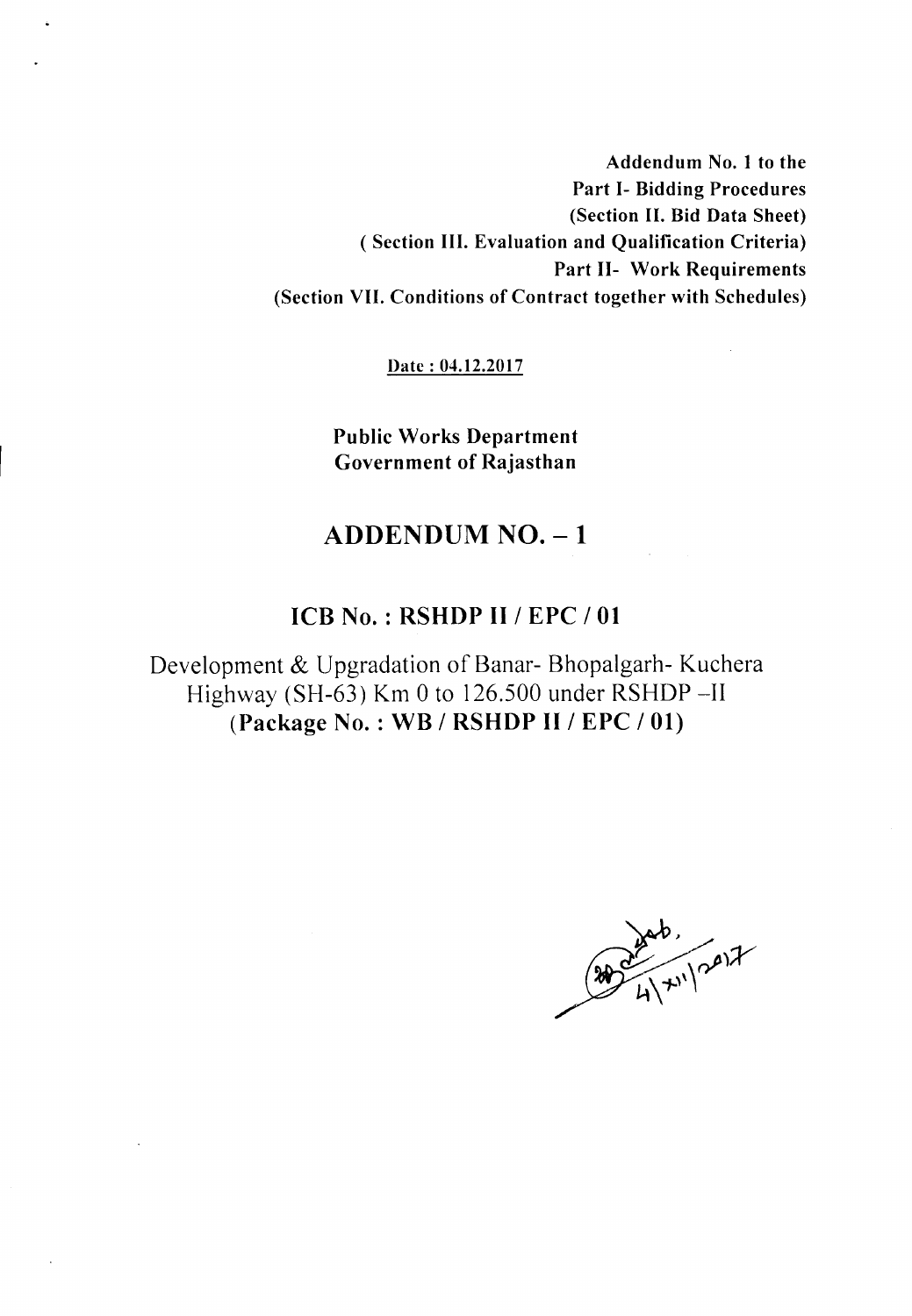# Addendum No.1 to the Part 1- Bidding Procedures (Section II. Bid Data Sheet) ( Section III. Evaluation and Qualification Criteria) Part 11- Work Requirements (Section VII. Conditions of Contract together with Schedules)

The following is the modification to the Part I. Bidding Procedures (Section II Bid Data Sheet and Section III Evaluation and Qualification Criteria) and Part II Work Requirements (Section VII. Conditions of Contract together with Schedules) for Development & Upgradation of Banar- Bhopalgarh- Kuchera Highway (SH-63) Km 0 to 126.500 under RSHDP -II on EPC Mode (Package No.: WB / RSHDP II / EPC / 01). The deletions from the earlier text are indicated as strikcthroughs and additions are underlined.

## Part I : Bidding Procedures

#### Section II. Bid Data Sheet

**ITB 1.1** The Employer is: Secretary Incharge, Public Works Department, Government of Rajasthan, Secretariat, Jaipur (Rajasthan)

The Employer representative is :

Additional Chief Engineer (PPP) PWD Rajasthan, Jaipur (for & on Behalf of Governor of the State of Rajasthan) Nirman Bhawan, Jacob Road Civil Lines, Jaipur -302006, Rajasthan, India Tele Fax: +91 141 5110547 Email:  $a$ ceppp.pwd $(a)$ rajasthan.gov.in Website: http://www.pwd.rajasthan.gov.in

### Section III. Evaluation and Qualification Criteria

### 2.3.3 Financial Resources

INR 60-Crores or US\$-9.25 48 Crores or US\$ 7.40 million or an equivalent Contract amount in a freely convertible currency for this

## 2.4.2. Specific Experience

b) For the above or other contracts executed during the period stipulated  $2.4.2(a)$  above, a minimum vearly experience, in any one or more years during the period, in the following key activities:

| 1. Bituminous Concrete      | : 20000 32000 cum <del>per year</del> |
|-----------------------------|---------------------------------------|
| 2. Dense Bituminous Macadam | : 30000 48000 cum <del>per year</del> |

 $(1, 1)^{170}$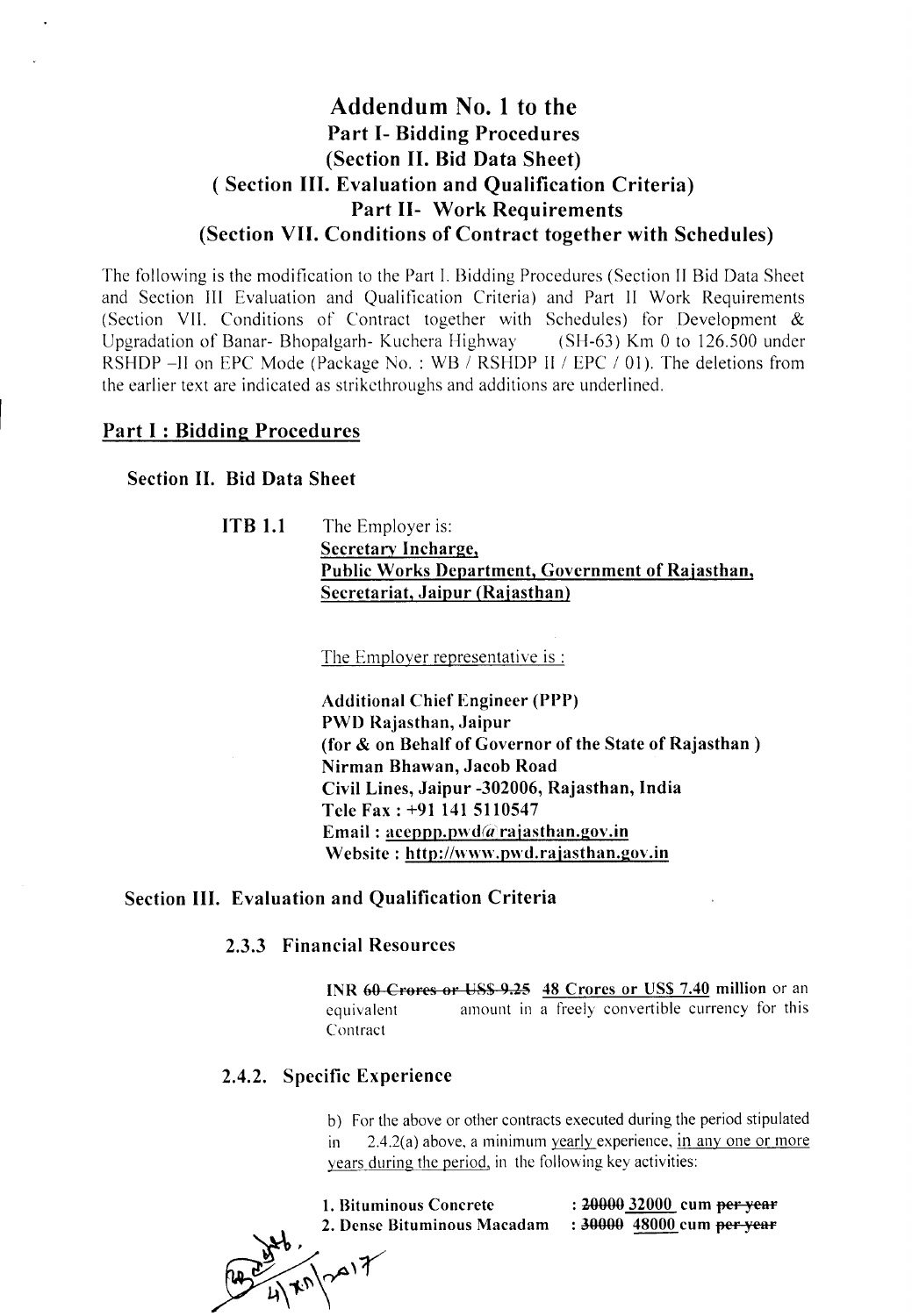| 3. Wet Mix Macadam         | $\pm 120000$ 192000 cum per year |
|----------------------------|----------------------------------|
| 4. Granular Sub-base       | : 250000 400000 cum per year     |
| 5. Minor Bridge            | $:46$ No. per year               |
| 6. RCC M30 or higher grade | :3600 5800 cum per year          |

2.7 Bid Capacity

 $N= 2$  1.25 (No. of years prescribed for completion of works for which bids are invited)

# Part II- Work Requirements

# Section VII. Conditions of Contract together with Schedules (Part III : Construction and Maintenance)

## 10.3 Construction of the Project Highway

10.3.1 The Contractor shall construct the Project Highway as specified in Schedule-B and Schedule-C. and in conformity with the Specifications and Standards set forth in Schedule-D. The Contractor shall be responsible for the correct positioning of all parts of the Works, and shall rectify any error in the positions, levels, dimensions or alignment of the Works. The  $730^{th}$  (Seven hundred thirtieth  $(1 + 460^{th})$  (four hundred sixtieth) day from the Appointed Date shall be the scheduled completion date (the "Scheduled Completion Date") and the Contractor agrees and undertakes that the construction shall be completed on or before the Scheduled Completion Date. including any extension thereof.

#### (Part IV : Financial Covenants)

#### 19.2 Advance Payment

- 19.2.3 At any time after  $60$  (sixty) 45 (forty five) days from the Appointed Date. the Contractor may apply for the second installment of the Advance Payment along with an irrevocable and unconditional guarantee from a Bank for an amount equivalent to 110% (one hundred and ten per cent) of such installment, substantially in the form provided at Annex-III of Schedule-G. to remain effective till the complete and full repayment thereof. The application shall also include the details of utilization of earlier advances. 19.2.4
- 19.2.4 At any time. after 120 (one hundred and twenty) 75 (sevnty five) days from the Appointed Date, the Contractor may apply to the Authority for the third installment of the Advance Payment along with an irrevocable and unconditional guarantee from a Bank for an amount equivalent to 110% (one hundred and ten per cent) of such installment. suhstantially in the form provided at Annex-III of Schedule-G. to remain effective till the complete and full repayment thereof. The application shall also include the details of utilization of earlier advances.

~ ~~~~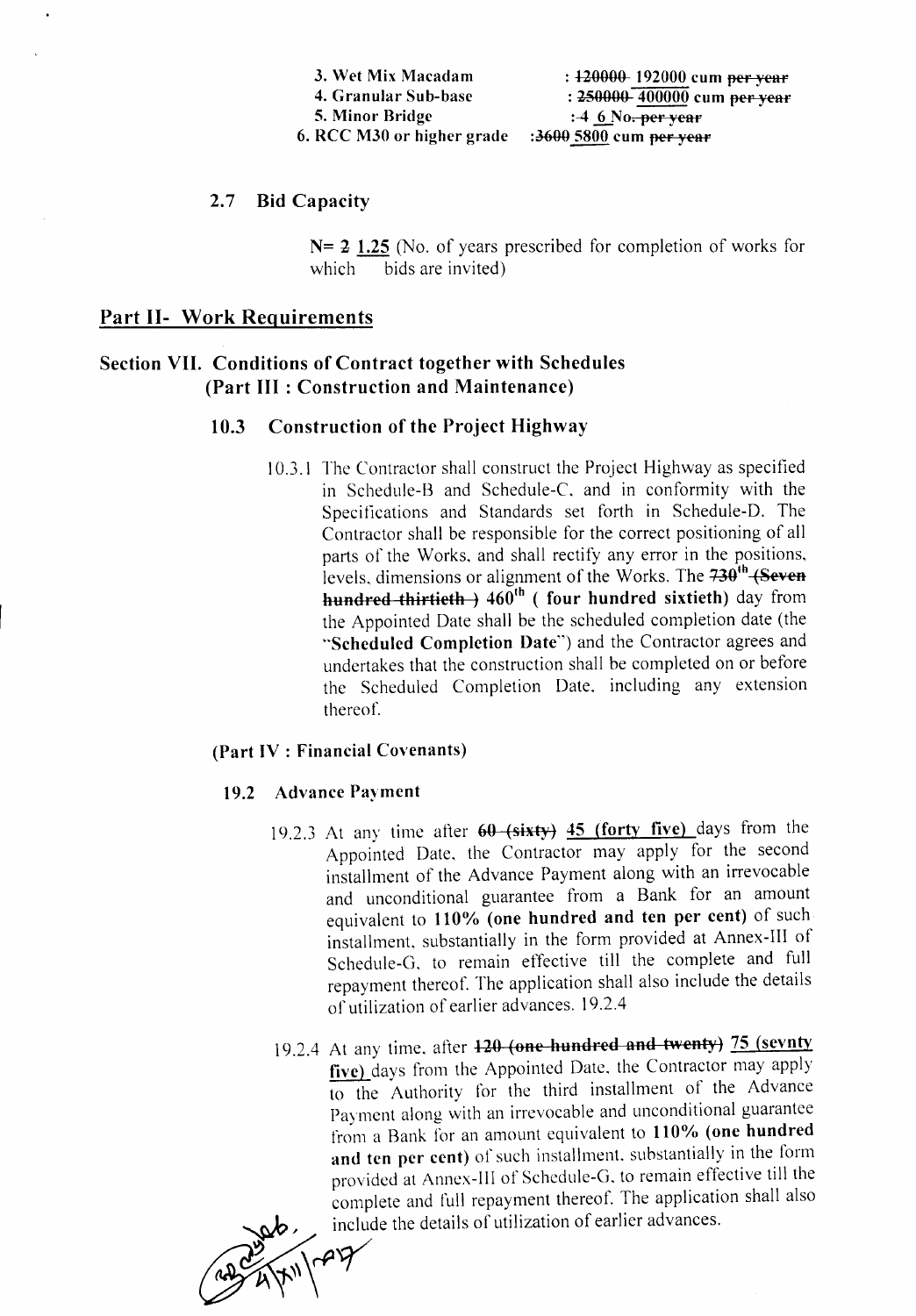$\frac{19.21}{6}$  Each installment of Advance Payment shall be repaid by the Contractor to the Authority no later than 365 (three hundred and sixty five) 270 (two hundred and seventy) days from the respective date of Advance Payment.

# (Schedules)

# SCHEDULE - J *(See Clause 10.*3. 2) PROJECT COMPLETION SCHEDULE

# 2 Project Milestone-I

2.1 Project Milestone-I shall occur on the date falling on the  $180^{th}$ (One hundred eightieth) 115<sup>th</sup> (One hundred fifteenth) day from the Appointed Date (the "Project Milestone-I").

#### 3 Project Milestone-II

3. I Project Milestone-II shall occur on the date falling on the  $300<sup>th</sup>$  (three hundredth) 230<sup>th</sup> (two hundred thirtieth) day from the Appointed Date (the "Project Milestone-If").

#### 4 Project Milestone-III

4. I Project Milestone-III shall occur on the date falling on the Froject intestone in share occur on the cate taning on and  $550^{th}$  (five hundred forty fifth) day from the Appointed Date (the "Project Milestone- $III$ ").

## 5 Scheduled Completion Date

5.1 The Scheduled Completion Date shall occur on the  $730<sup>th</sup>$ (seven hundred and thirtieth) 460<sup>th</sup> ( Four Hundre sixtieth) day from the Appointed Date.

 $\sqrt{\frac{286}{4}}$  X<sup>11</sup>/2017

Additional Chief Engineer (PPP), PWD Rajasthan, Jaipur-302006